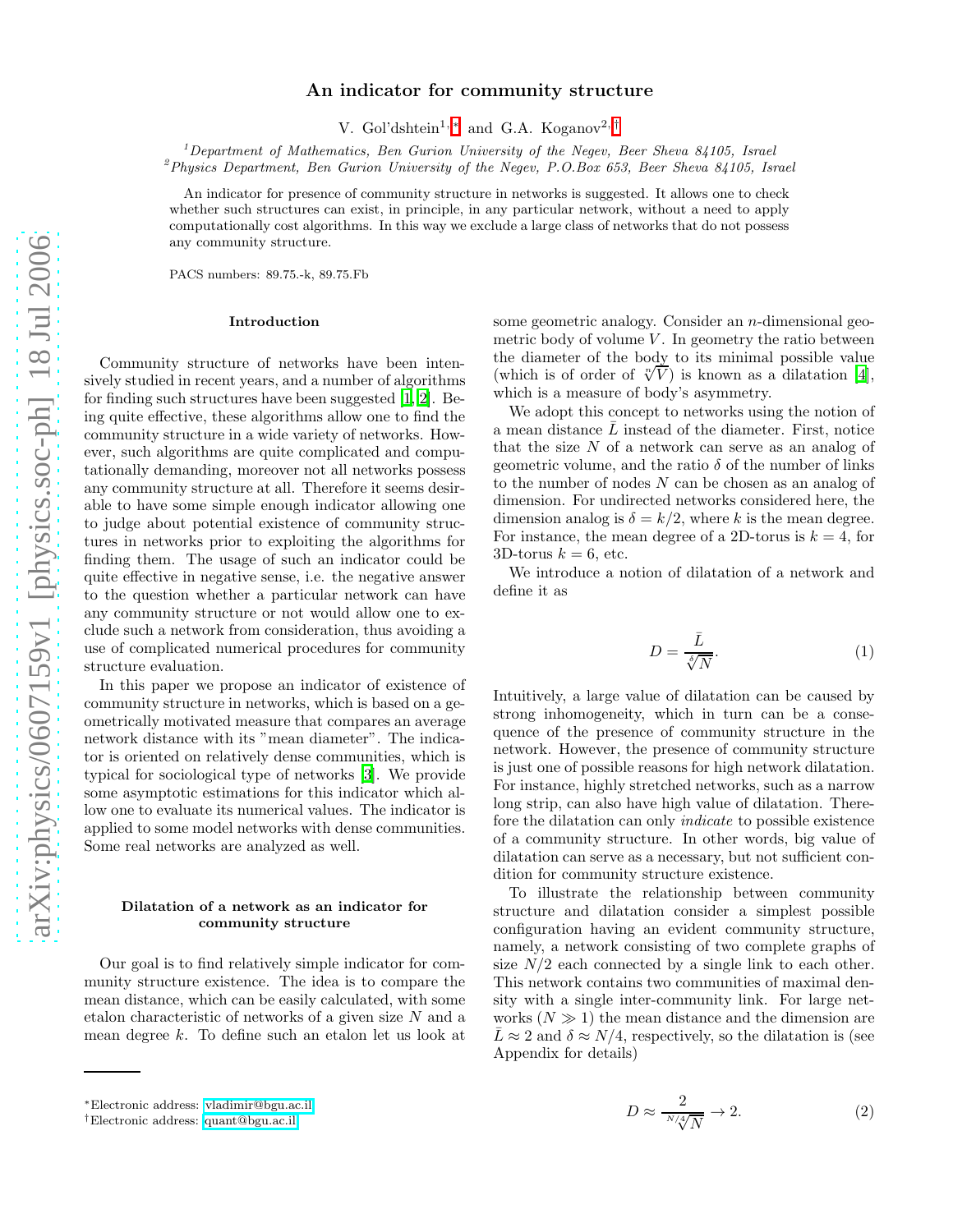As another extreme example consider a network without any community structure, namely a binary tree of M levels. The network size is  $N = 2^{M+1} - 1$ , the total number of links equals to  $N-1$ , so the dimension  $\delta \approx 1$ , and the mean distance can be estimated as  $L \approx 2M$ . Substituting L and  $\delta$  into Eq.[\(1\)](#page-0-2) results in the following asymptotic expression for dilatation:

$$
D \approx \frac{\log_2 N}{N} \to 0. \tag{3}
$$

The described extreme examples prompt us to make a plausible conjecture that, in general, the dilatation of networks baring no community structure should be relatively small (less than one), whereas the dilatation of well-structured networks should be at least around 2. Below the last statement will be corrected based on both analytical estimations and further examples.

#### Asymptotical estimations

To develop analytical estimates we need to describe more formally community networks. Consider a global connected network  $G$  comprising of  $N$  nodes and  $E$  links, so that the dimension of G is  $\delta = E/N$ . To estimate the dilatation we need, according to  $Eq.(1)$  $Eq.(1)$ , an estimation for the mean distance  $\bar{L}_G$ . To calculate  $\bar{L}_G$  suppose that the network is divided into  $C$  communities, so that  $i-th$  community contains  $m_i$  nodes. Let us also assume that any two communities are connected by a single link at maximum. It should be noted that being obtained under this assumption, our analytical estimations work quite well also beyond it, as will be demonstrated below. Let us define a macro network  $M$  by replacing each of  $C$ communities with a single node and denote the mean distance in M by  $\bar{L}_M$ . The formulas for the dilatation and the mean distance in general case, derived in Appendix, assume some apriory knowledge about the structure of the network. It is possible however to get, under some additional assumptions, analytical estimations which do not demand any apriory knowledge about the structure of the network. Indeed, assuming that all communities have the same size  $m_i = m \gg 1$  and the same mean distance  $\bar{L}_C$ , we obtain the following estimation for the mean distance  $\bar{L}_G$  of the global network

$$
\overline{L}_G \approx \left[\frac{1}{C} + \frac{2(C-1)}{C}\right] \overline{L}_C + \frac{C-1}{C} \overline{L}_M,\tag{4}
$$

<span id="page-1-0"></span>where  $\overline{L}_C$  is the mean distance inside a single community. Equation [\(4\)](#page-1-0) still bears some apriory information about the community structure, namely the number of communities C and the mean distance  $\overline{L}_C$  inside a single community. Assuming that the number of communities is large enough  $C \gg 1$  and taking into account that  $L_C \geq 1$ (equality takes place for a complete graph), results in

$$
\overline{L}_G \ge \overline{L}_M + 2. \tag{5}
$$

<span id="page-1-1"></span>Inequality [\(5\)](#page-1-1) means that given a particular network with the mean distance  $\overline{L}_G$ , any reasonable partition of the network into dense communities will result in a macro network whose mean distance is not bigger than  $\overline{L}_G - 2$ . If, on the other hand, after partitioning the network inequality [\(5\)](#page-1-1) is violated, then the partition was not suitable. Notice that equality in [\(5\)](#page-1-1) takes place when all communities are complete graphs (1-cliques [\[3](#page-7-2)]).

<span id="page-1-2"></span>Using Eq.[\(4\)](#page-1-0) results in the following estimation for dilatation:

$$
D \approx N^{-1/\delta} \left( \left[ \frac{1}{C} + \frac{2(C-1)}{C} \right] \overline{L}_C + \frac{C-1}{C} \overline{L}_M \right). \tag{6}
$$

Taking into account that  $C \geq 2$ ,  $\bar{L}_C \geq 1$  and  $\bar{L}_M \geq 1$ (equality takes place for a complete graph) we obtain from Eq.[\(6\)](#page-1-2) the following rough estimate which does not depend on any apriory knowledge about the community structure:

$$
D \ge \frac{2}{\sqrt[5]{N}}.\tag{7}
$$

<span id="page-1-3"></span>For the case  $C \gg 1$  it follows from Eqs.[\(5\)](#page-1-1) and [\(6\)](#page-1-2) that

$$
D \ge \frac{\overline{L}_M + 2}{\sqrt[5]{N}} \ge \frac{3}{\sqrt[5]{N}}.\tag{8}
$$

Thus the behavior of the dilatation depends on the parameter  $N^{1/\delta} = N^{N/E}$  that we call a mean diameter of the network.

This study is focused on Sparse networks with Dense communities (SD-networks), in which the value of  $N^{1/\delta}$  is close to unity. We propose the following formal definition of SD-networks: A network G is an SD-network if  $\sqrt[\delta]{N} \rightarrow$ 1 for  $N \to \infty$ . To satisfy this condition it is enough that the dependence of  $\delta = E/N$  upon N has the form of  $E \geq N^s$  for  $s > 1$ . As it follows from the above definition, for any large  $(N \gg 1)$  SD-network  $D \geq 2$ , where the estimation [\(5\)](#page-1-1) was used. We remind that according to eq.[\(2\)](#page-0-3) for the network consisting of two complete graphs of size  $N/2$  connected by a single link the dilatation  $D \approx$  $2/\sqrt[N/4]{N} \rightarrow 2.$ 

It should be noted that the asymptotic estimation  $D \geq 2$  was obtained under additional restrictions on networks, namely: (i) all communities are large enough and have approximately the same size, (ii) all communities have the same mean distance, and (iii) there exists not more then one link between two different communities. However, in real-life networks these restrictions can be violated, therefore we suggest to use  $D > 1$  as a criterium for community structure existence. Numerical simulations presented in the next section support the choice of the criterium  $D > 1$ .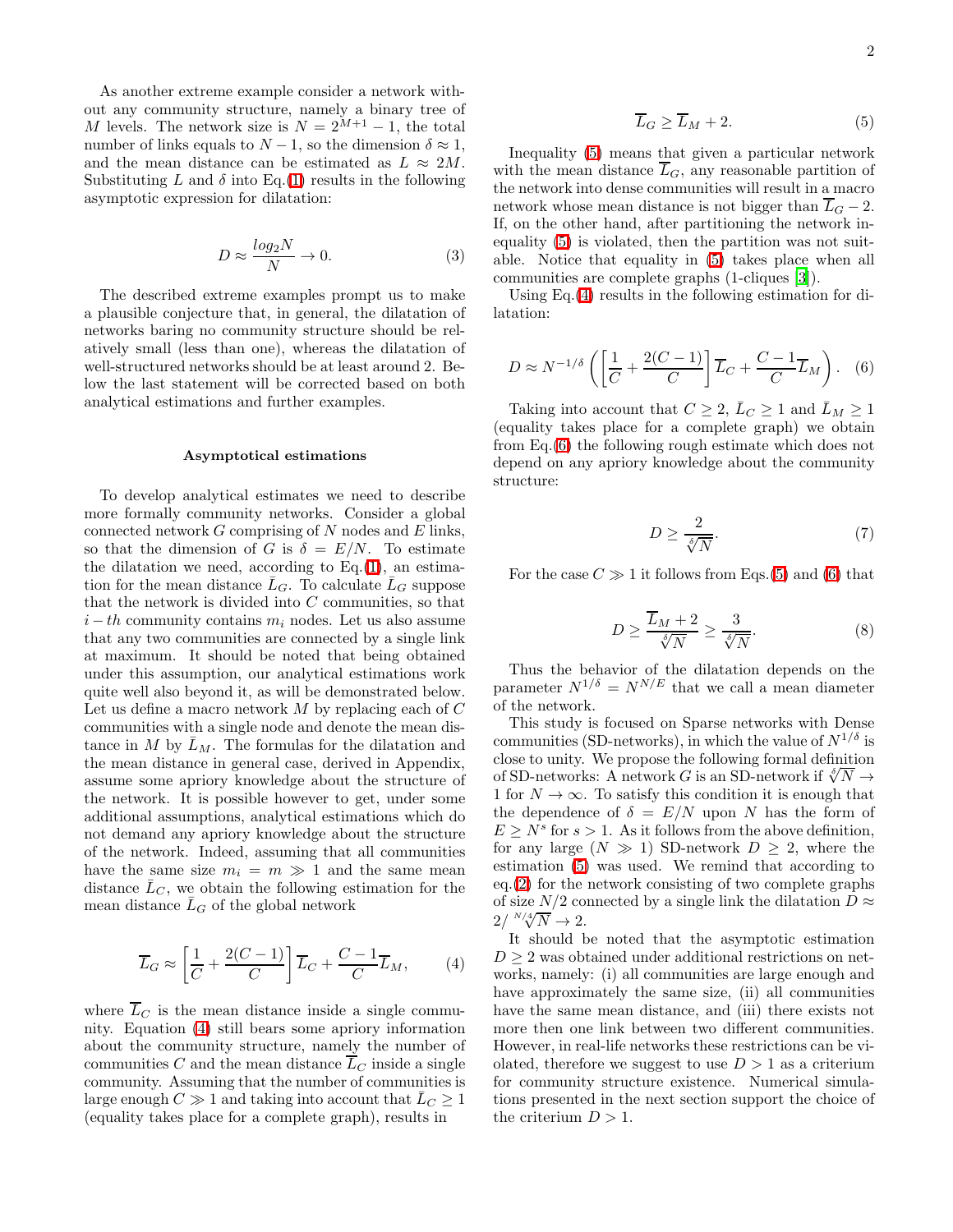#### Model examples

In this section we demonstrate, using numerical simulations, how the introduced above indicator of existence of community structure works on some model networks. It will be shown that the criterium  $D > 1$  is quite reasonable, even for relatively small communities. Also, it will be demonstrated that being derived in asymptotical limit  $m \gg 1, C \gg 1$ , analytical estimations Eqs.[\(5\)](#page-1-1) and [\(7\)](#page-1-3) are not restricted by this limit, and work quite well even for relatively small values of m and C.

As a first model example consider a ring network with  $n = 20$  and  $k = 2$ , in which each of all 20 nodes is replaced with a complete graph of size  $m$ . Two quantities have been calculated, the dilatation D, and the mean distance  $\overline{L}_G$  as functions of m. The result is shown in Fig. [1.](#page-2-0) One can see that the for initial simple ring with  $m = 1$ , that has no any structure, the dilatation is small. While the community size  $m$  increases, the dilatation grows and exceeds 1 at  $m > 5$ , when the community structure becomes clearly pronounced. One can also notice that starting from  $m \leq 10$  the analytical estimations Eqs.[\(5\)](#page-1-1) and [\(7\)](#page-1-3) hold well. The same comment holds true for the lattice network (see Fig[.2\)](#page-2-1).



<span id="page-2-0"></span>FIG. 1: Ring network consisting of 20 complete-graphclusters,  $k = 2$ . Dependence of dilatation mean distance upon cluster size.

Both the analytical estimations Eqs.[\(5\)](#page-1-1) and [\(7\)](#page-1-3) and the results shown in Figs. [1](#page-2-0) and [2,](#page-2-1) have been obtained under assumption that all communities are of the same size. However, applicability of the estimations Eqs.[\(5\)](#page-1-1) and [\(7\)](#page-1-3) is not restricted to this assumption. To demonstrate this, we have constructed a network with variable community size, namely 4x3 lattice with community sizes randomly chosen between 20 and 60, so that the mean community size equals to 40. Calculation of the mean distance and



<span id="page-2-1"></span>FIG. 2: 3x4 lattice. Dependence of dilatation and the mean distance on cluster size.

the dilatation of this network gives  $D = 2.98 \pm 0.07$  and  $L = 3.98 \pm 0.06$ . The same network with equal community sizes corresponds to the last point in Fig[.2](#page-2-1) where the dilatation and the mean distance are  $D = 2.92782$  and  $L = 4.01601$ , correspondingly. Comparing the dilatation and the mean distance for these two networks one can conclude that the estimations Eqs.[\(5\)](#page-1-1) and [\(7\)](#page-1-3) work well for networks with not equal communities as well.

Consider again the 4x3 lattice network with equal communities, but now the communities are not complete graphs, namely each pair of nodes inside the communities is linked with probability P called community density. So the number of inside-community links varies. The dilatation and the mean distance as functions of the community density  $P$  is shown in Fig[.3.](#page-3-0)

As it can be seen from Fig[.3,](#page-3-0) the dilatation keeps above unity even at quite low community density  $(P > 0.2)$ , indicating to existense of community structure. Moreover, the estimations Eqs.[\(5\)](#page-1-1) and [\(7\)](#page-1-3) work quite well, as long as the density of communities is not too low. At low values of  $P < 0.2$  the dilatation is less than 1 indicating to the absence of dense communities. This is consistent with the fact that the network dimension becomes low as well. We note again that both our indicator and analytical estimations are applicable to SD-networks (relatively dense communities sparsely connected to each other).

Another assumption made in the course of derivation of analytical estimations Eqs.[\(5\)](#page-1-1) and [\(7\)](#page-1-3) is that each pair of communities is connected by not more than one link. To check what happens when we go beyond this assumption, consider a network comprising of 5 randomly connected complete graphs, with the number of inter-community links increased gradually from the minimal value of 4 to the maximum of about 4000. Figure [4](#page-3-1) shows the depen-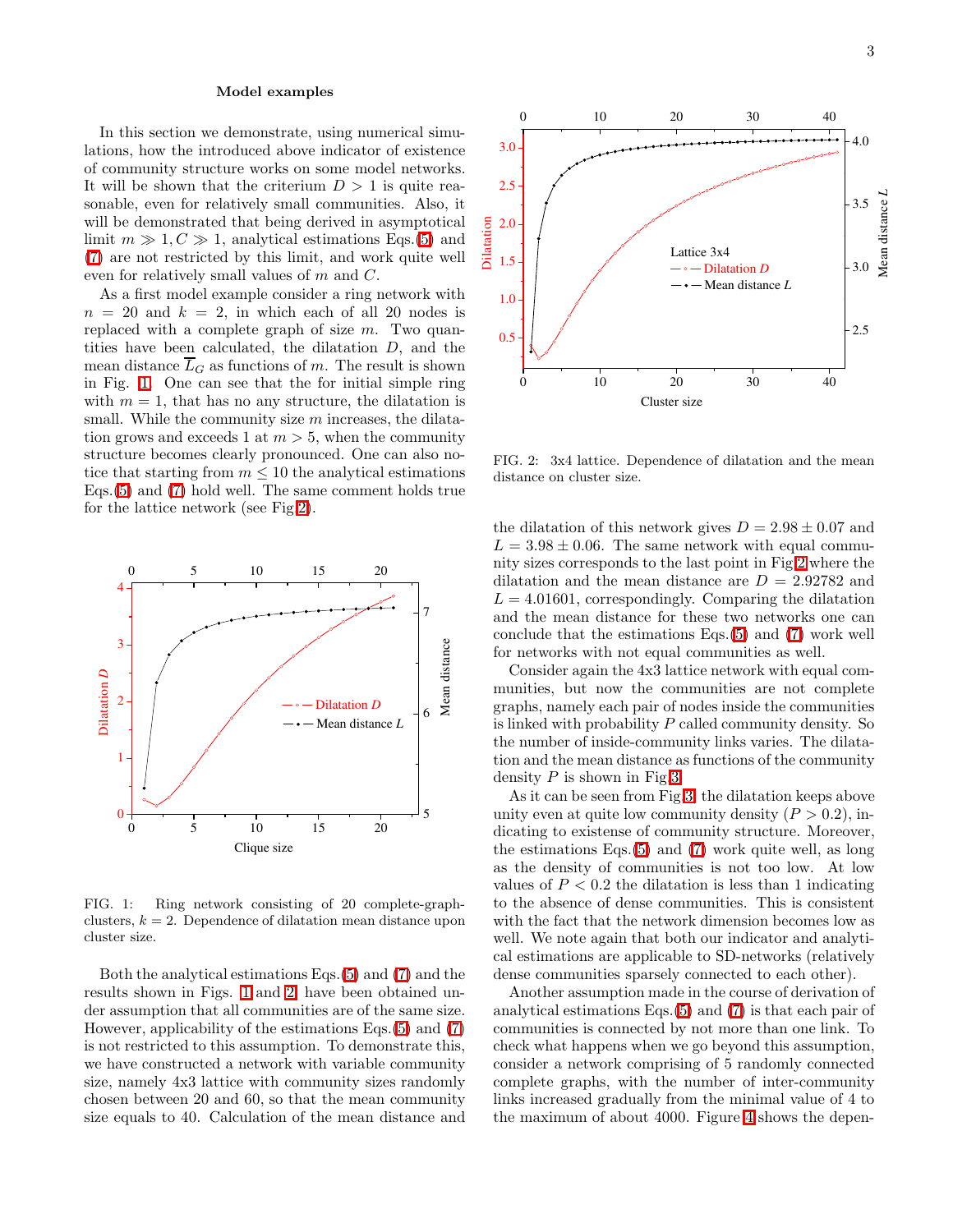

<span id="page-3-0"></span>FIG. 3: 3x4 lattice. Dependence of dilatation and the mean distance on the number of inside-community links.

dence of the mean distance and of the dilatation upon the number of inter-community links. As one can see, the dilatation remains above 1 up to quite large number of inter-community links (about 2000), afterwards different communities become overlapped, so that the border between communities cannot be defined clearly enough. At the point when the number of inter-community links reaches its maximum (4000) and  $\delta = 50$ , the entire network becomes a complete graph, so that the mean distance equals to 1 and the dilatation is about 0.91. This value of dilatation differs from asymptotical one for complete graph due to the fact that the asymptotic  $\sqrt[5]{N} \rightarrow 1$ is quite slow with respect to  $\delta$ , therefore  $\sqrt[5]{N} = 1.096$ .

## Random graph

Recently Guimerá et al. [\[5](#page-7-4)] have pointed out that Rene-Erdos random graph [\[6\]](#page-7-5) can exhibit a community structure due to fluctuations. Their observation was based on a concept of modularity introduced in Ref.[\[1\]](#page-7-0). In this context it seems interesting to analyze such random graphs from the point of view of dilatation. To do this we have constructed a random graph containing 100 nodes connected to each other with probability  $P$ , and calculated its dilatation. In Fig. [5](#page-3-2) both the dilatation and the mean distance are plotted as functions of P. One can notice a clear maximum at  $P = 0.4$  where the dilatation,  $D \approx 2.4$ . According to our concept this high value of dilatation indicates to possible existence of a community structure in the network. This conclusion is consistent with high modularity of random graphs reported in Ref. [\[5](#page-7-4)]. It also seems that this can be related to another observation about possible hierarchy structure



<span id="page-3-1"></span>FIG. 4: 5 randomly connected cliques, 20 nodes each. Dependence of the dilatation and the mean distance upon the number of inter-community links.



<span id="page-3-2"></span>FIG. 5: Random graph of 100 nodes. Dilatation and mean distance as functions of graph connectivity P.

in random graphs [\[7](#page-7-6)].

## Real-life networks

To check how our indicator of the existence of community structures works for real-life networks, we have calculated the dilatation for 13 undirected networks using the data presented in the Table II from Ref. [\[8\]](#page-7-7). The highest value of dilatation  $D = 2.766$  was obtained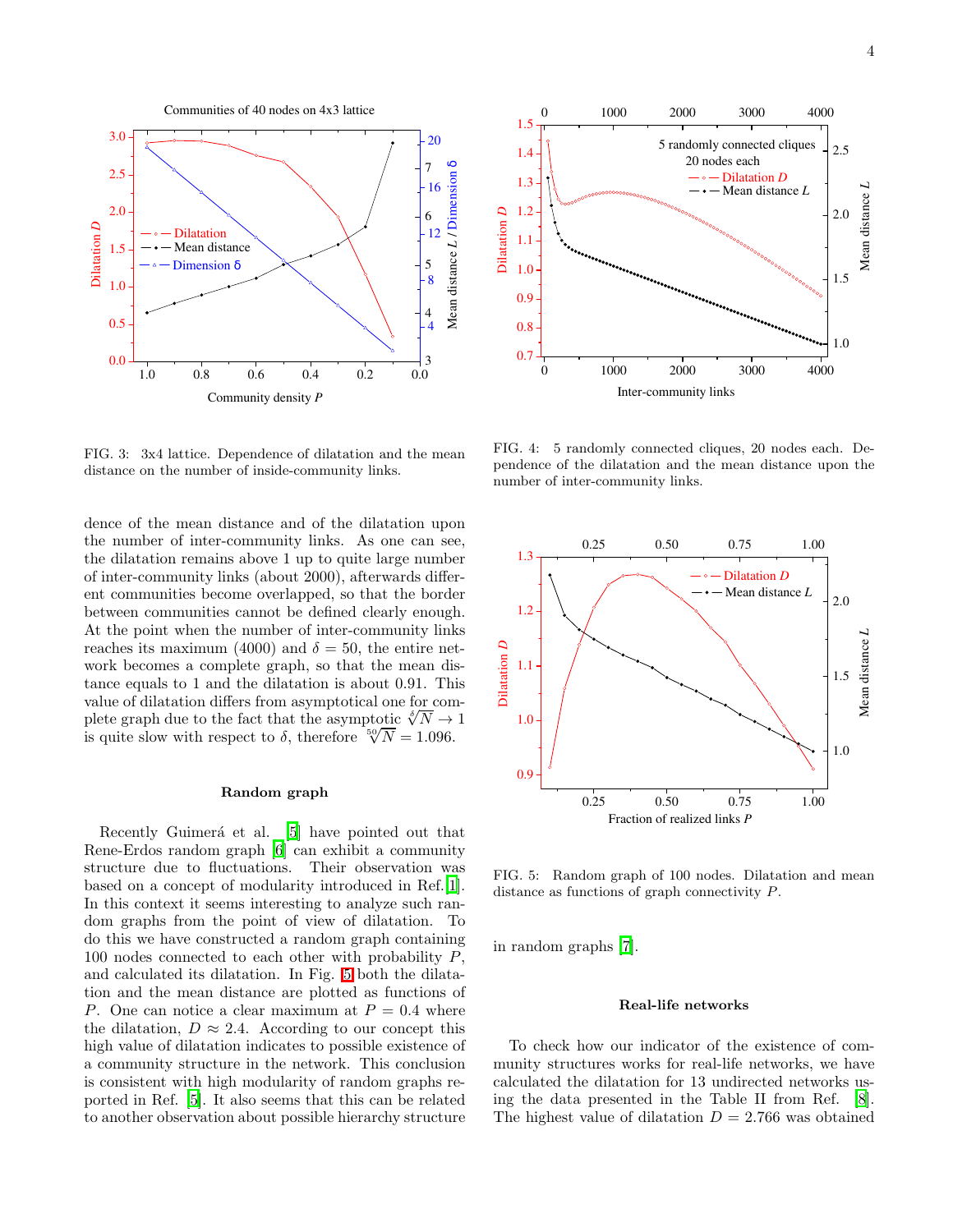for the network of film actors [\[9\]](#page-7-8), which indicates that this network should be well structured. Three other networks, train roots [\[10\]](#page-7-9), Internet [\[11\]](#page-7-10), and company directors [\[12\]](#page-7-11), can also have community structure according to their dilatation values of 1.78, 1.48, and 1.33, respectively. All other networks presented in the table II from Ref. [\[8\]](#page-7-7) have the dilatation less than 1, therefore according to criterium  $D > 1$  they hardly can have a community structure. However, one should be careful using this criterium and keep in mind the assumptions under which it was obtained. For instance, looking at the data presented in the above mentioned table we notice that despite the fact that some networks, like math coauthorship, peerto-peer and some other networks, have low dilatation, they are not dense enough (not SD-networks) to apply our criterium.

#### Summary

The notion of dilatation of networks has been introduced. Analytical estimations for the dilatation have been obtained under some reasonable assumptions. The value of dilatation is suggested to use as an indicator of existence of community structure in Sparse networks with Dense communities (SD-networks). Both some model and real-life networks have been considered to illustrate the usage of the indicator suggested, as well as the applicability of the analytical estimations. Numerical simulations demonstrate that the analytical estimations can also be useful beyond the assumptions made during the derivation.

## Appendix

This appendix contains analytical estimates of mean distances and dilatations of SD-networks. All estimates are obtained assuming existence of not more then one external link between different communities. This restriction allows one to obtain comparatively simple and compact estimates.

# A. Mean distance of networks with community structure

This section is devoted to analytical estimates for mean distances of SD-networks.

# Mean distance estimates for networks consisting of two communities

Consider two communities  $Q_1$  and  $Q_2$  containing  $m_1$ and  $m_2$  nodes respectively, connected by a path  $\gamma$  of length |γ|. The path γ connects an external node  $x_0$ belonging to the first community  $Q_1$  with another external node  $y_0$  belonging to the second community  $Q_2$ . The global network  $G := Q_1 \cup Q_2 \cup \gamma$  represents the simplest possible example of a network with a community structure.

Introduce the following notation:  $l(x_i, x_j)$  is the shortest distance between nodes  $x_i, x_j$  of the first community  $Q_1$ ;  $l(y_s, y_k)$  is the shortest distance between nodes  $y_s, y_k$  of the second community  $Q_2$ . Hence the mean distance  $L_{1,0}$  between the external node  $x_0$  and other nodes of the community  $Q_1$  is equal to  $\frac{1}{m_1-1}\sum_{i=1}^{m_1}l(x_i,x_0)$ . By the similar way define the mean distance  $\overline{L}_{2,0}$  =  $\frac{1}{m_2-1}\sum_{s=1}^{m_2} l(y_s,y_0)$  between the external node  $y_0$  and other nodes of the community  $Q_2$ . Denote by  $L_1 = \frac{2}{m_1(m_1-1)} \sum_{i>j=1}^{m_1} l(x_i, x_j)$  the mean distance of the community  $Q_1$  and by  $\overline{L}_2 = \frac{2}{m_2(m_2-1)} \sum_{s>k=1}^{m_2} l(y_s, y_k)$  the mean distance of the community  $\dot{Q}_2$ .

The mean distance for the global network G can be calculated as

$$
\overline{L}_G = \frac{2\left(\sum_{i>j=1}^{m_1} l(x_i, x_j) + \sum_{s>k=1}^{m_2} l(y_s, y_k)\right)}{(m_1 + m_2)(m_1 + m_2 - 1)} + \frac{2\sum_{i=1}^{m_1} \sum_{s=1}^{m_2} (l(x_i, x_0) + l(y_s, y_0) + |\gamma|)}{(m_1 + m_2)(m_1 + m_2 - 1)}.
$$
\n(9)

Denote the first term of this sum as  $I_1$  and the second term as  $I_2$ . Using quantities  $\overline{L}_1$ ,  $\overline{L}_2$ ,  $\overline{L}_{1,0}$ , and  $\overline{L}_{2,0}$  the terms  $I_1$  and  $I_2$  can be written in a more compact way:

$$
I_1 = \frac{m_1(m_1 - 1)\overline{L}_1 + m_2(m_2 - 1)\overline{L}_2}{(m_1 + m_2)(m_1 + m_2 - 1)},
$$
\n(10)

$$
I_2 = \frac{2m_2(m_1 - 1)\overline{L}_{1,0} + 2m_1(m_2 - 1)\overline{L}_{2,0} + 2m_1m_2|\gamma|}{(m_1 + m_2)(m_1 + m_2 - 1)}.
$$
\n(11)

Then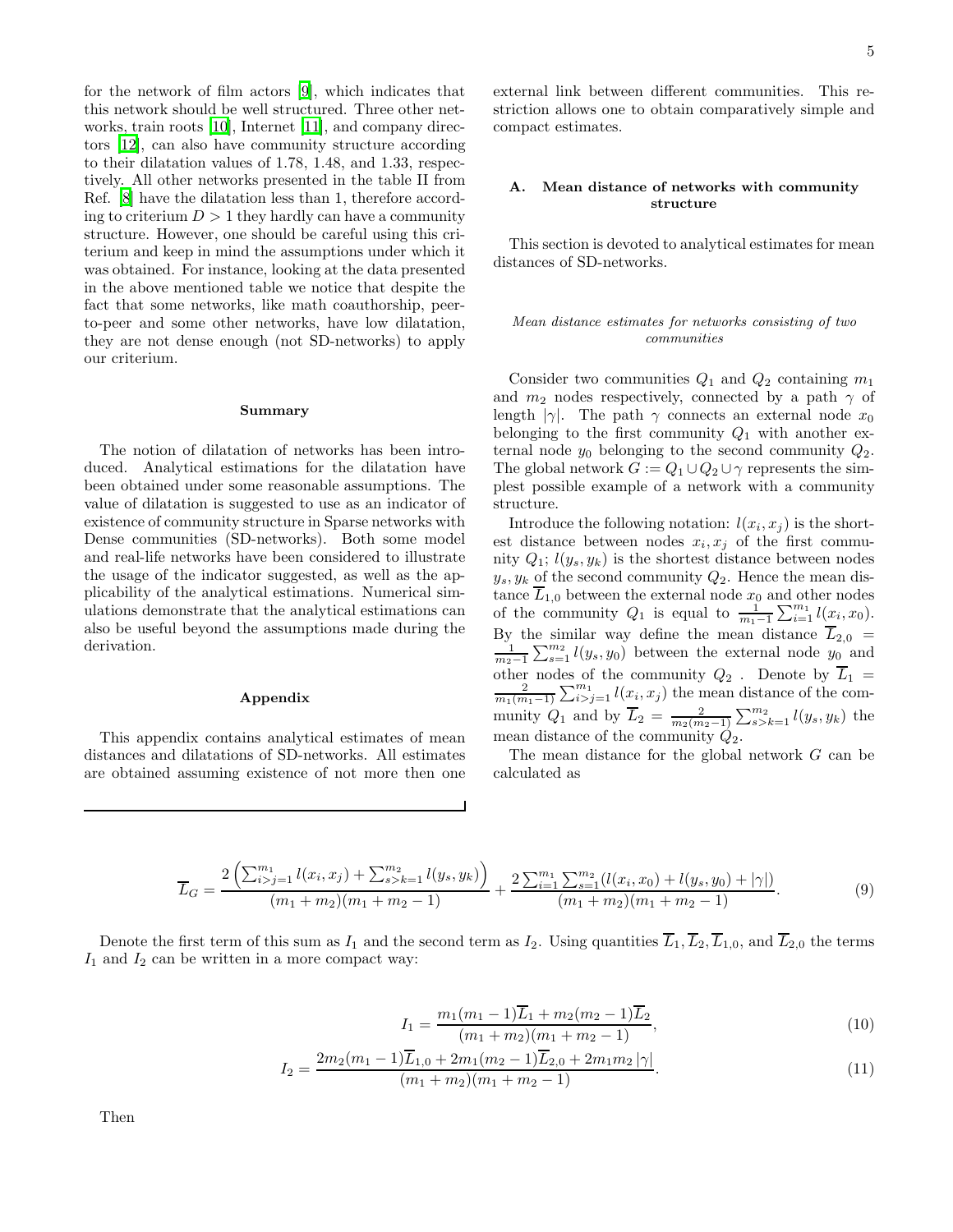<span id="page-5-0"></span>
$$
\overline{L}_G = I_1 + I_2 = \frac{m_1(m_1 - 1)\overline{L}_1 + m_2(m_2 - 1)\overline{L}_2}{(m_1 + m_2)(m_1 + m_2 - 1)} + \frac{2m_2(m_1 - 1)\overline{L}_{1,0} + 2m_1(m_2 - 1)\overline{L}_{2,0} + 2m_1m_2|\gamma|}{(m_1 + m_2)(m_1 + m_2 - 1)}.
$$
(12)

The first term  $I_1$  depends only on the mean distances  $\overline{L}_1$  and  $\overline{L}_2$  inside the communities  $Q_1$  and  $Q_2$  respectively, while the second term  $I_2$  depends on the intercommunity structure.

For big communities, when  $m_1, m_2 \gg 1$ , Eq.[\(12\)](#page-5-0) for the mean distance  $L_G$  of the global network takes the following asymptotic form

$$
\overline{L}_G \approx \frac{m_1^2 \overline{L}_1 + m_2^2 \overline{L}_2}{(m_1 + m_2)} + \frac{2m_1 m_2 (\overline{L}_{1,0} + \overline{L}_{2,0} + |\gamma)|}{(m_1 + m_2)^2}.
$$
 (13)

Call community  $Q_j$  a weakly symmetric community if  $\overline{L}_{j,0} = \overline{L}_j$ , i.e. the mean distance between the external point  $x_0$  and the other nodes equals to the mean distance on the entire community.

Suppose both communities  $Q_1$  and  $Q_2$  are big, i.e.  $m_1, m_2 \gg 1$  and weakly symmetric. In this case

<span id="page-5-1"></span>
$$
\overline{L}_G = \frac{m_1^2 \overline{L}_1 + m_2^2 \overline{L}_2 + 2m_1 m_2 (\overline{L}_1 + \overline{L}_2)}{(m_1 + m_2)} + \frac{2m_1 m_2 |\gamma|}{(m_1 + m_2)^2}.
$$
\n(14)

If communities have the same size  $m_1 = m_2 = m$ , the same mean distance  $L = \overline{L}_1 = \overline{L}_2$  and the same mean distance to "external" nodes  $L_0 = \overline{L}_{1,0} = \overline{L}_{2,0}$ , expressions  $(12)-(14)$  $(12)-(14)$  can be simplified by the following way

$$
\overline{L}_G = \frac{(m-1)\overline{L}}{2m-1} + \frac{2(m-1)\overline{L}_0}{2m-1} + \frac{m|\gamma|}{2m-1}
$$
 (15)

for two (not necessarily big) communities,

$$
\overline{L}_G \approx \frac{\overline{L}}{2} + \overline{L}_0 + \frac{|\gamma|}{2} \tag{16}
$$

for big communities  $m \gg 1$ , and

$$
\overline{L}_G \approx \frac{3}{2}\overline{L} + \frac{1}{2} |\gamma| \,. \tag{17}
$$

for weakly symmetric  $(\overline{L}_{1,0} = \overline{L}_1, \overline{L}_{2,0} = \overline{L}_2)$  big communities  $(m \gg 1)$ .

## Mean distance estimates for general SD-networks

Consider a global network G divided into C communities  $Q_j, j = 1, ..., C$  with E links between communities. A macro network  $M$  is obtained by replacing each community  $Q_j$  with a single node  $g_j$ . Any community  $Q_j$  has  $m_j$  nodes denoted  $q_{i,j}$ ,  $(i = 1, ..., m_j)$  and  $e_j$ links. We assume that each community  $Q_j$  is connected to other communities via a single node  $q_{i0,j}$  which we call an external node. The following notations will be used:  $\overline{L}_j = \frac{2 \sum_{i>k=1}^{m_j} l(q_{i,j},q_{k,j})}{m_j(m_j-1)}$  for the mean distance of the community  $Q_j, \overline{L}_{j,0} = \frac{\sum_{k=1}^{m_j} l(q_{i,j}, q_{i_0,j})}{m_j-1}$  $\frac{\Gamma(\{q_i, j, q_i\})}{m_j-1}$  for the mean distance to the external node  $q_{i_0,j}$ , and  $\overline{L}_G$  and  $\overline{L}_M$  for mean distances of the global network  $G$  and the macro network M, respectively.

Let us repeat the previous calculations for this general case.

Again we present the mean distance  $L_G$  as a sum of two terms  $L_G = I_1 + I_2$ , where

$$
I_1 = \frac{2\sum_{j=1}^{C} \sum_{i>k=1}^{m_j} l(q_{i,j}, q_{k,j})}{\sum_{j=1}^{C} m_j \left(\sum_{j=1}^{C} m_j - 1\right)},
$$
\n(18)

$$
I_2 = \frac{2\sum_{j>s=1}^{C} \sum_{i=1}^{m_j} \sum_{k=1}^{m_s} [l(q_{i,j}, q_{i_0,j}) + l(g_j, g_s) + l(q_{k,s}, q_{k_0,s})]}{\sum_{j=1}^{C} m_j \left(\sum_{j=1}^{C} m_j - 1\right)} = \tag{19}
$$

$$
\frac{2\sum_{j>s=1}^{C} [m_s \sum_{i=1}^{m_j} l(q_{i,j}, q_{i_0,j}) + m_j \sum_{k=1}^{m_s} l(q_{k,s}, q_{k_0,s})] + 2m_j m_s \sum_{j>s=1}^{C} l(g_j, g_s)}{\sum_{j=1}^{C} m_j \left( \sum_{j=1}^{C} m_j - 1 \right)}.
$$

Recall that  $\sum_{j=1}^{C} m_j$  represents the number  $N_G$  of all nodes in the global network G. Using the definitions for the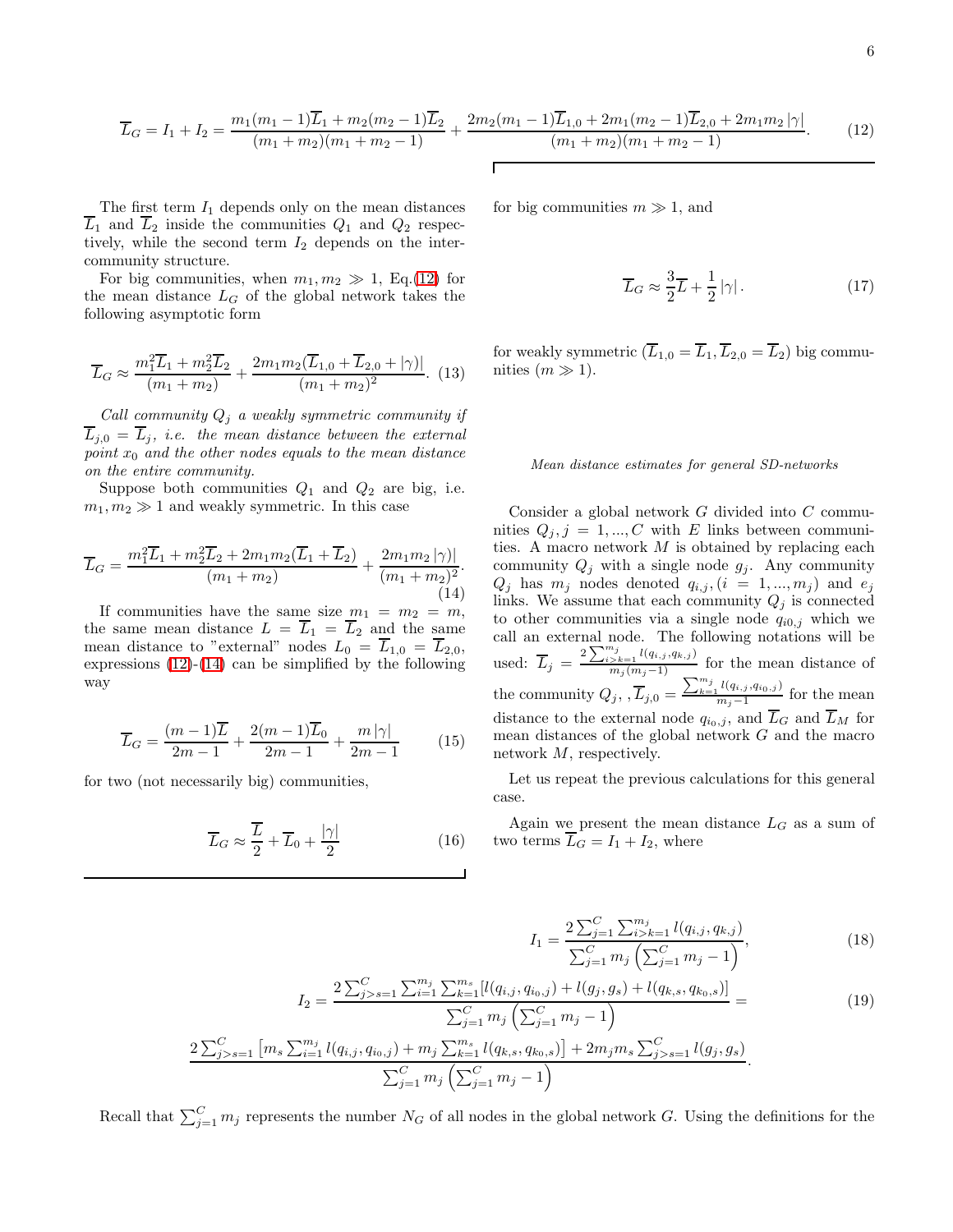<span id="page-6-0"></span>mean distances  $\overline{L}_j$  of  $Q_j$ , and the mean distances  $\overline{L}_{j,0}$  to external nodes of  $Q_j$ , the mean distance  $\overline{L}_G$  on the global network can be rewritten as

$$
\overline{L}_G = \frac{\sum_{j=1}^C m_j (m_j - 1) \overline{L}_j}{N_G (N_G - 1)} + \frac{2 \sum_{j>s=1}^C (m_s (m_j - 1) \overline{L}_{j,0} + m_j (m_s - 1) \overline{L}_{s,0})}{N_G (N_G - 1)} + \frac{2 \sum_{j>s=1}^C m_j m_s l(g_j, g_s)}{N_G (N_G - 1)}.
$$
(20)

Let us discuss some symmetric cases and some types of possible formal symmetries of the communities. If all communities  $Q_j$  are weakly symmetric communities, i.e.  $\overline{L}_{j,0} = \overline{L}_j$  for all j, then we can replace  $\overline{L}_{j,0}$  by  $\overline{L}_j$ in [\(20\)](#page-6-0)

$$
\overline{L}_G = \frac{\sum_{j=1}^C m_j (m_j - 1) \overline{L}_j + 2 \sum_{j>s=1}^C (m_s (m_j - 1) \overline{L}_j + m_j (m_s - 1) \overline{L}_s)}{N_G (N_G - 1)} + \frac{2 \sum_{j>s=1}^C m_j m_s l(g_j, g_s)}{N_G (N_G - 1)}.
$$
(21)

Additional simplification is possible for weakly symmetric communities of the same size, i.e.  $L = L_j = L_{0,j}$ , and  $m = m_j$  for all j

<span id="page-6-1"></span>
$$
\overline{L}_G = \left(\frac{m-1}{Cm-1} + \frac{2(m-1)(C-1)}{Cm-1}\right)\overline{L} + \frac{m(C-1)}{Cm-1}\overline{L}_M,
$$
\n(22)

where  $L_M$  is the mean distance on the macro network  $M$ .

If the communities are also big, i.e  $m \gg 1$ , then the following asymptotic is correct

$$
\overline{L}_G = \left(\frac{1}{C} + 2\frac{C-1}{C}\right)\overline{L} + \frac{C-1}{C}\overline{L}_M. \tag{23}
$$

If number of communities is also big  $C \gg 1$  then

$$
\overline{L}_G \approx 2\overline{L} + \overline{L}_M. \tag{24}
$$

Because  $\overline{L} \geq 1$  we have an estimate  $\overline{L}_G \geq 2 + \overline{L}_M$ . This inequality is asymptotically exact for cliques [\[3](#page-7-2)] (i.e. when  $Q_j$  are complete graphs for any j). Thus in the case of dense communities the estimate  $\overline{L}_G - 2 \ge \overline{L}_M$  gives an apriori information about the macro network mean distance  $L_M$ .

### Dilatation as an indicator of community structure existence

Consider again a global network G divided into C communities with  $E$  links between them. Corresponding macro network  $M$  is obtained by replacing each community  $Q_j$  with a single node  $g_j$ . Any community  $Q_j$  has  $m_j$ nodes  $q_{i,j}$  and  $e_j$  edges (links). The following additional notations will be used  $\delta_j = \frac{m_j}{e_j}$  $\frac{m_j}{e_j}, \delta_G = \frac{\sum_{j=1}^C m_j}{\sum_{j=1}^C m_j}$  $\frac{\sum_{j=1}^{j=1} g_j}{\sum_{j=1}^{C} e_j + E}.$ For SD-network it is natural to suppose that  $\sum_{j=1}^{C} m_j$ 

 $\sum_{j=1}^{C} e_j \gg E$ . For this case  $\delta_G \approx$  $\frac{\sum_{j=1}^{j-1} s_j}{\sum_{j=1}^{C} e_j}$ . If all communities have the same size  $m_j = m$  for all j,  $\delta_G \approx \frac{Cm}{\sum_{j=1}^C e_j} = \frac{C}{\sum_{j=1}^C \delta_j^{-1}}$ . If, in addition, all communities have the same density  $\delta_j = \delta$  for all j, then  $\delta_G \approx \delta$ .

These simple remarks together with estimations for the mean distance, allow one to obtain necessary estimations for the dilatation  $D_G$ . Thus by definition

$$
D_G = \frac{\overline{L}_G}{\left[\sum_{j=1}^C m_j\right]^{\delta_G}},\tag{25}
$$

where  $\overline{L}_G$  can be calculated using eq. [\(20\)](#page-6-0).

If all communities  $Q_j$  are weakly symmetric and have the same size  $m_j = m$ , then by equation [\(22\)](#page-6-1) we have

<span id="page-6-2"></span>
$$
D_G \approx \frac{\left[\frac{m-1}{Cm-1} + \frac{2(m-1)(C-1)}{Cm-1}\right]\overline{L} + \frac{m(C-1)}{Cm-1}\overline{L}_M}{[Cm]^{\delta}}.
$$
 (26)

<span id="page-6-3"></span>For  $m \gg 1$  we have by equation [\(26\)](#page-6-2)

$$
D_G \approx \frac{\left[\frac{1}{C} + 2\frac{C-1}{C}\right]\overline{L} + \frac{C-1}{C}\overline{L}_M}{[Cm]^{\delta}}.\tag{27}
$$

If also  $C \gg 1$  then by equation [\(27\)](#page-6-3)

$$
D_G \approx \frac{2\overline{L} + \overline{L}_M}{[Cm]^{\delta}}.
$$
\n(28)

The last asymptotic formula demonstrates that for an SD-network with large number of similar communities the dependence of dilatation on community type is represented by its dependence on the network dimension  $\delta$ , or more accurately, on  $[Cm]^{\delta}$ . For example, if communities  $Q_j$  are complete graphs of the same size m then  $\delta = \frac{2}{m-1}$  and  $[Cm]^{\frac{2}{m-1}} \to 1$  for  $m \to \infty$ . For this theoretical case

$$
D_G \approx 2 + \overline{L}_M = \overline{L}_G,\tag{29}
$$

and therefore  $D_G \geq 3$ .